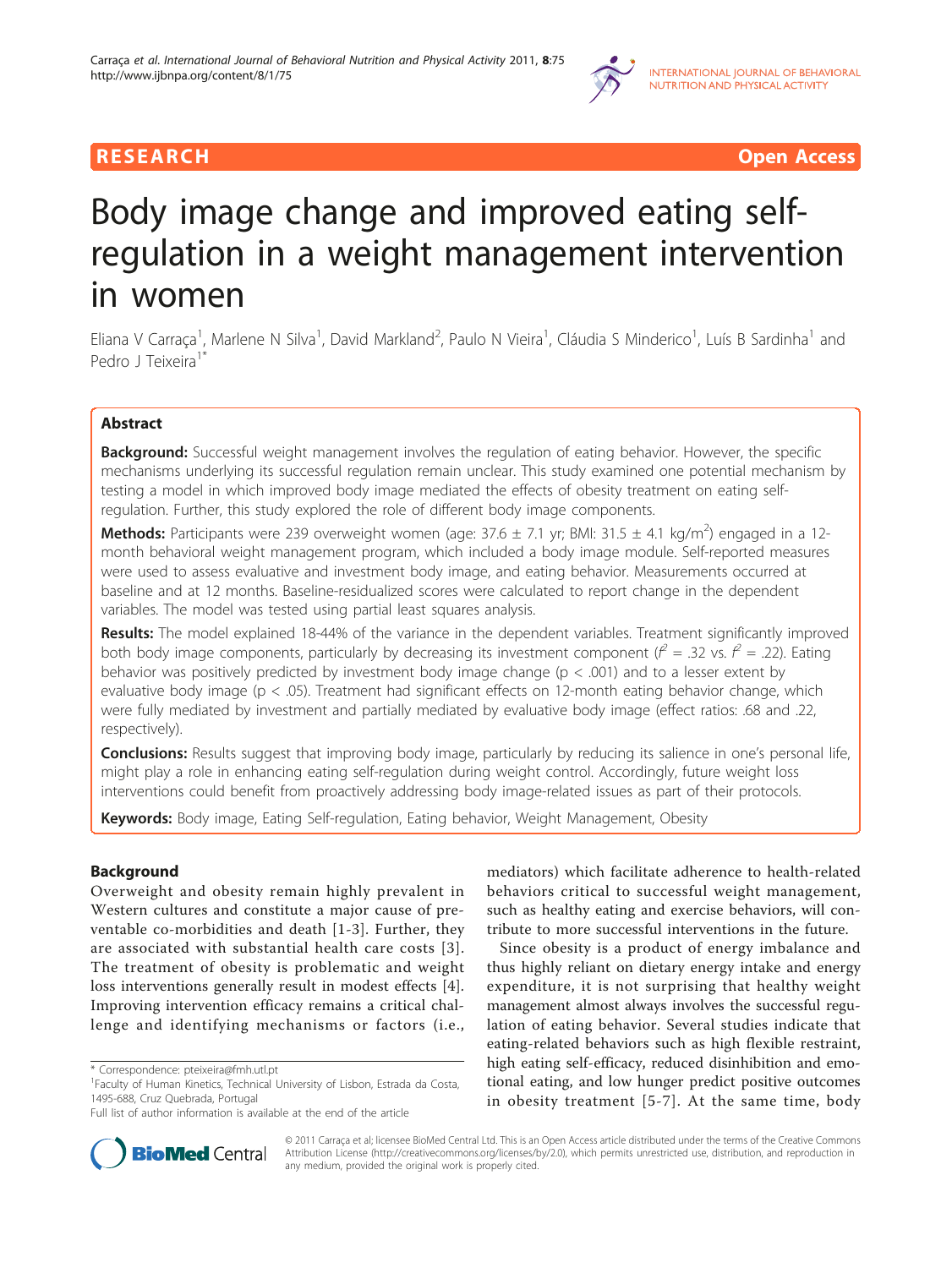image problems are highly prevalent in overweight and obese people [[8\]](#page-9-0) especially among those seeking treatment [e.g., [[9](#page-9-0)]] and can undermine successful weight management, predicting poorer weight outcomes and increasing chances of relapse [[6,8](#page-9-0),[10,11\]](#page-9-0). A relatively large body of evidence indicates that there are associations between a range of body image disturbances and problematic eating behaviors and attitudes [c.f., [\[12-14](#page-9-0)]]. Therefore, improving body image might be a potential mechanism involved in the successful regulation of eating behaviors and obesity treatment is a critical setting to test this hypothesis.

Not only is there evidence that body image experiences predict the severity of problematic eating patterns, but longitudinal and structural modeling investigations also point to poor body image as a precursor of the adoption of dysfunctional eating behaviors among other unhealthy weight control strategies [e.g., [\[15-18\]](#page-9-0)]. For instance, Neumark-Sztainer and colleagues (2006) showed that lower levels of body satisfaction were associated with more health-compromising behaviors, such as unhealthy weight control behaviors and binge eating, five years later [[18](#page-9-0)]. Further, sociocultural models of bulimia nervosa assign body image concerns a causal role in the development of disordered eating [[17\]](#page-9-0). Stice proposed that sociocultural pressures to be thin, widespread in Western cultures, lead women to internalize a slender body as the standard for feminine beauty [[19](#page-9-0)]. Consequently, this internalization can result in the experience of a discrepancy between the ideal and one's actual figure and prompts body dissatisfaction and overconcern, since the ideal body weight is often very low and thus achievable by only a few. Weight/body dissatisfaction, in turn, could motivate extreme and unhealthy behaviors in an effort to lose weight, which in turn might increase the risk of developing binge eating and other disturbed eating behaviors [[17,19\]](#page-9-0). These findings have led researchers to conclude that body image distress is one of the most potent risk factors for eating disturbances [\[20\]](#page-9-0).

Body image comprises two attitudinal dimensions. Evaluative body image refers to cognitive appraisals and associated emotions about one's appearance, and it includes self-ideal discrepancies and body satisfactiondissatisfaction valuations [[21](#page-9-0)]. In contrast, body image investment refers to the cognitive-behavioral importance of appearance in one's personal life and its salience to one's sense of self. This dimension reflects a dysfunctional investment in appearance characterized by an excessive preoccupation and effort devoted to the management of appearance, as opposed to a more adaptive valuing and managing of one's appearance [[21\]](#page-9-0). This structure of attitudinal body image has been empirically supported indicating that although the optimal prediction

of poor/negative body image requires both evaluative and investment aspects of body image, the former is not sufficient per se to produce body image distress [[22](#page-9-0)]. Similarly, both body image components were found to predict eating disturbance, although body image investment presented greater predictive power, in some cases surpassing the effects of evaluative body image [[21,23\]](#page-9-0). For example, Cash, Phillips, et al. [[23\]](#page-9-0) found that body image investment had not only a greater but also a unique, independent contribution to the prediction of disturbed eating attitudes, above and beyond a simple index of body dissatisfaction.

As Bruch originally argued, amelioration of dysfunctional body image is often necessary for effectively treating and improving disturbed eating behaviors [[24\]](#page-9-0). Obesity treatment seems to be effective in improving body image even with modest weight losses [e.g., [\[25,26](#page-9-0)]]. Thus, the purpose of the present study was to examine whether body image (positive) change during a weight loss intervention comprising a body image module would mediate the successful regulation of eating behavior by testing a three-level model in which treatment would enhance body image (evaluative and investment components), which in turn would improve the regulation of eating behavior. Further, this study analyzed whether the change in body image investment presented stronger effects on the regulation of eating behavior than evaluative body image.

# Methods

# Study Design and Intervention

This study was part of a randomized controlled trial including a 1-year behavior change intervention, primarily aiming at increasing physical activity and energy expenditure, adopting a moderately restricted diet, and ultimately establishing exercise and eating patterns consistent with sustainable weight loss/maintenance. Participants were randomly assigned to intervention and control groups. The comparison group received a general health education curriculum based on several educational courses on various topics (e.g., preventive nutrition, stress management, self-care, and effective communication skills). The intervention included 30 group sessions covering topics such as physical activity, emotional and external eating, improving body acceptance and body image, among other cognitive-behavioral aspects (e.g., identifying personal barriers, overcoming lapses, defining adequate goals, and implementing self-monitoring). The program's principles and style of intervention were based on self-determination theory [[27,28\]](#page-9-0) with a special focus on increasing competence and internal regulation toward exercise and weight control, while supporting participants' autonomous decisions as to which changes they wanted to implement and how.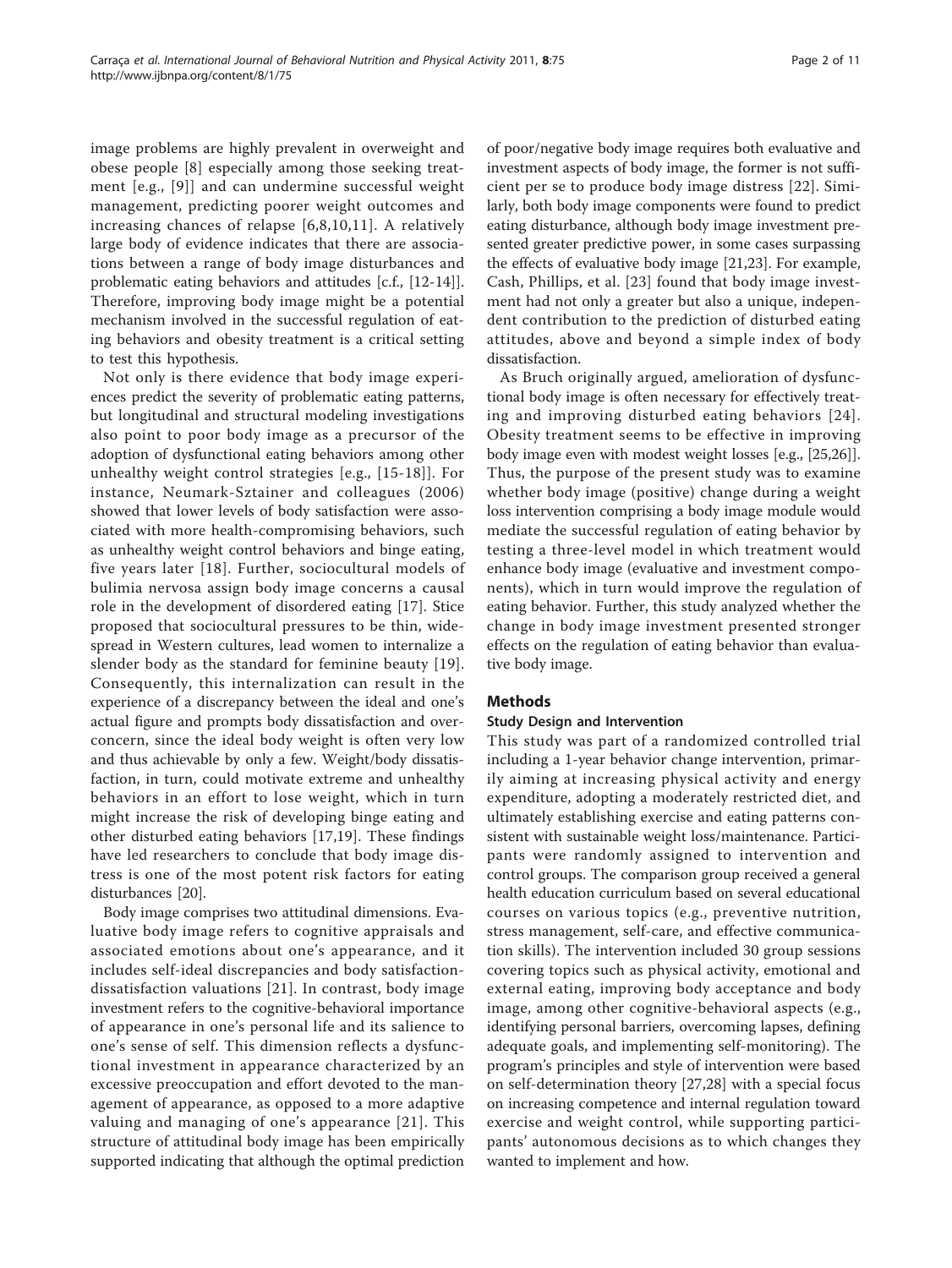Regarding body image enhancement, the intervention aimed at increasing participants' body acceptance and satisfaction and at decreasing their over-preoccupation and dysfunctional investment in appearance. For that purpose, several strategies were implemented within this intervention module. Some were predominantly used to improve evaluative body image while other strategies were essentially intended to reduce dysfunctional body image investment. Asking participants to view and gradually explore their body and its parts, in front of a mirror, in the privacy of their home; establishing more realistic goals and expectations for themselves and their weight/body, by confronting their ideal physique with the real limits in their biological capacities to meet their goals (e.g., observe their own and their parents weight history); and providing dance and relaxation classes were the main strategies employed to improve the evaluative component. To reduce dysfunctional investment in appearance, the following key strategies were implemented: helping participants understand the concept of body image (i.e., a subjective construct, independent of physical appearance) and recognize the social and personal roots of their own body image development; asking participants to keep a self-monitoring diary to record critical body image experiences in which they feel selfconscious, their beliefs in the situation (e.g., thoughts, self-statements, negative "body talk"), and the associated emotional and behavioral consequences; helping participants cope with stereotypes and prejudice, facilitating the abandonment of the idea that they must look different to be happier; and working on cognitive restructuring to help participants challenge their maladaptive assumptions about appearance and its salience to their life and self-worth, by promoting the evaluation of evidence for and against their beliefs and the construction of alternative thoughts. It should be noted that effectively isolating and specifically targeting one body image component (e.g. evaluative) without affecting another related component (e.g. investment) is a difficult task; they are dimensions of a higher-order construct and as such they will naturally covary.

A detailed description of the study's theoretical rationale, protocol, and intervention strategies can be found elsewhere [[29,30\]](#page-9-0). The Ethics Committee of the Faculty of Human Kinetics - Technical University of Lisbon reviewed and approved the study.

# Participants

Participants were overweight or obese Portuguese women recruited from the community through web and media advertisements and announcement flyers to participate in a university-based behavioral weight management program. To be included, participants had to be women, between 25-50 years old, pre-menopausal, with

a BMI between  $25-40$  kg/m<sup>2</sup>, be willing to attend weekly meetings (during 1 year), be free from major illnesses, and not taking medication known to interfere with weight regulation. Of all women who entered the study  $(N = 258)$ , 19 women were subsequently excluded from all analyses because they started taking medication capable of affecting weight ( $n = 10$ ), were diagnosed with serious chronic disease or severe illness/injury  $(n = 4)$ , became pregnant ( $n = 2$ ), or entered menopause ( $n = 3$ ). These women were of similar age  $(p = .575)$  and BMI  $(p = .418)$  to the 239 considered as the effective initial sample. Of these, 201 completed assessments at the end of the intervention (12 months). T-tests comparing the complete dataset group ( $n = 170$ ) vs. the missing dataset group (n = 31) were performed. No significant differences were found between the two groups for BMI, weight and height, which suggests data were missing completely at random (MCAR) and analyses would likely yield unbiased parameter estimates [[31,32\]](#page-9-0). The mean age for the complete data group was 38.0 (SD 6.8 years) and the mean BMI was  $31.3$  (SD  $4.0$  kg/m<sup>2</sup>). All participants signed a written informed consent prior to participation in the study.

#### Measures

# Body Image

A comprehensive battery of psychometric instruments recommended in the literature was used to assess the two attitudinal components of body image, evaluative and investment [[33\]](#page-9-0). To assess the evaluative component of body image, herein represented by self-ideal body discrepancy, the Figure Rating Scale (FRS) was used [[34\]](#page-9-0). This scale comprises a set of 9 silhouettes of increasing body size, numbered from 1 (very thin) to 9 (very heavy), from which respondents are asked to indicate the figure they believed represented their current (i.e., perceived body size) and ideal body size. Self-ideal discrepancy was calculated by subtracting the score for ideal body size from the perceived body size score. Higher values indicate higher discrepancies.

The dysfunctional investment component was represented by body shape concerns and social physique anxiety. Body concerns were evaluated with the Body Shape Questionnaire (BSQ) [[35](#page-9-0),[36](#page-9-0)], a 34-item instrument scored on a 6-point Likert-type scale (from 'never' to 'always'), developed to measure concern about body weight and shape, in particular the experience of "feeling fat" (e.g., "Has being naked, such as when taking a bath, made you feel fat?"), but also to measure several cognitive-behavioral consequences of those feelings (e.g., "Has thinking about your shape interfered with your ability to concentrate?", "Have you avoided wearing clothes that make you aware of your body?"). This instrument addresses the salience of body image in one's personal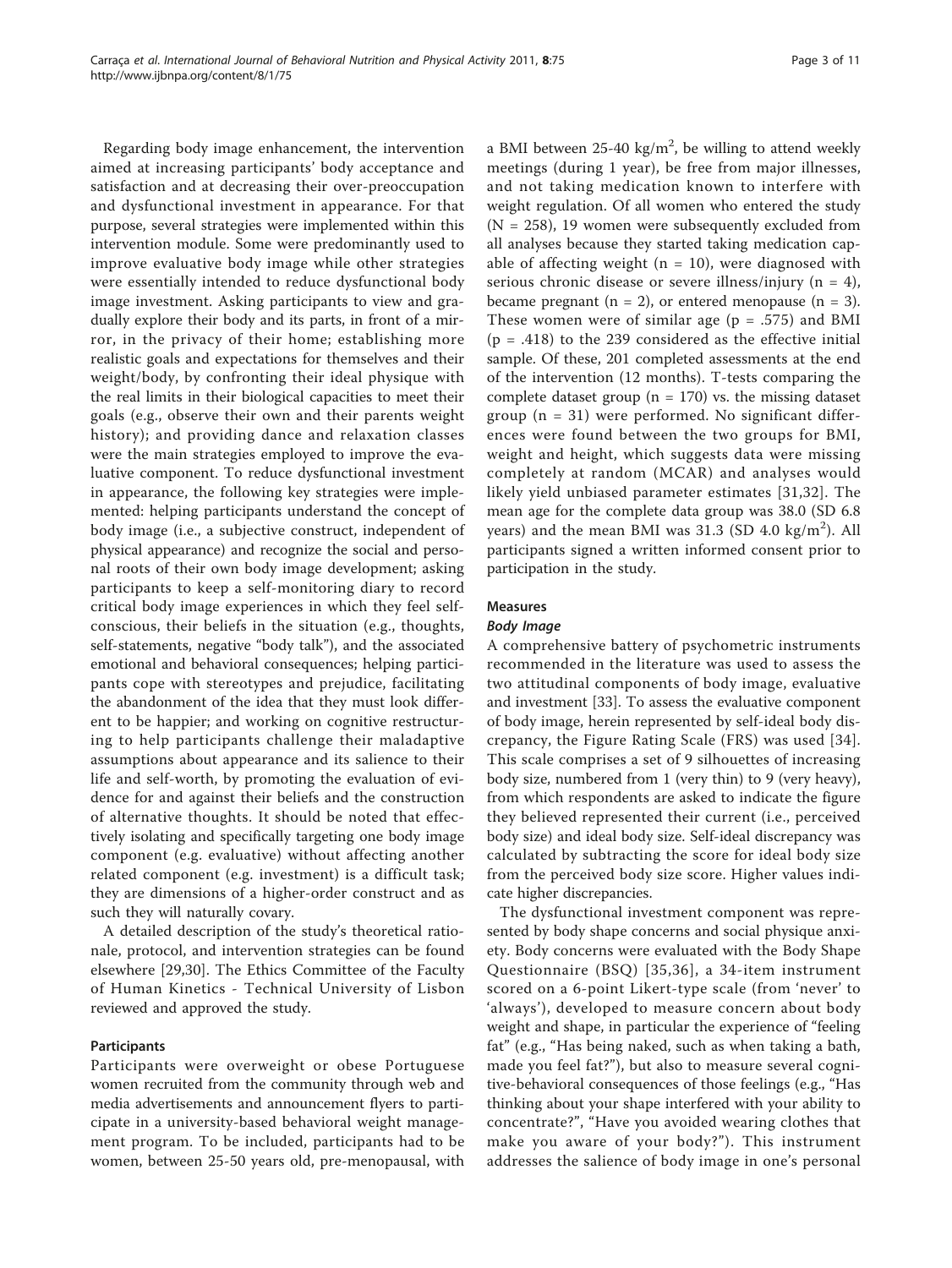life, rather than merely asking about body image satisfaction [[37](#page-9-0)], where higher values represent greater body shape concerns and greater salience. The Social Physique Anxiety Scale (SPAS) [[38](#page-9-0)] was used to measure the degree to which people become anxious and concerned when others observe or evaluate their physiques, thereby assessing body image affective and cognitive features in a social environment. This scale comprises 12 items (e.g. ''Unattractive features of my physique make me nervous in certain social settings'') rated on a 5-point Likert-type scale (from 'not at all' to 'extremely'). Items 1, 5, 8, and 11 are reversed scored. Higher scores represent greater social physique anxiety. In evaluating the measurement model (see below) cross-loadings of items between these two scales (BSQ and SPAS) were analyzed, and items with cross-loadings above .60 were removed.

# Eating Self-Regulation

Eating self-regulation (ESR) can be defined as the attempt to manage dietary intake in a mindful, voluntary and self-directed way (e.g., to achieve and maintain energy balance or weight loss), within the context of other physiological and environmental constraints [[39](#page-9-0)]. In the current study, eating self-regulation referred to aspects known to positively influence weight management, namely high eating self-efficacy, high flexible cognitive restraint, reduced disinhibition (emotional, situational, and habitual), and reduced perceived hunger.

Eating self-efficacy was assessed with the Weight Efficacy Lifestyle Questionnaire (WEL) [\[40](#page-9-0)], by asking individuals to rate their confidence for successfully resisting opportunities to overeat and for self-regulating their dietary intake on a 10-point scale, ranging from "not confident at all" to "very confident". Higher scores represent greater eating self-efficacy. Cognitive restraint, disinhibition, and perceived hunger were measured with the 51-item Three-Factor Eating Questionnaire (TFEQ) [[41\]](#page-9-0). Cognitive restraint reflects the conscious intent to monitor and regulate food intake (21 items). However, this global concept might include several behavioral strategies varying in their effectiveness in establishing a well self-regulated eating behavior. Hence, Westenhoefer noted the need to refine this concept and proposed its division into flexible and rigid types of restraint [[42\]](#page-9-0). Rigid restraint (7 items) is defined as a dichotomous, all-or-nothing approach to eating and weight control, whereas flexible restraint (7 items) represents a more gradual approach to eating and weight control, for example, with "fattening" foods being eaten in limited quantities without feelings of guilt. Since flexible restraint is associated with low emotional and disinhibited eating, as opposed to rigid restraint, only the former subscale was considered in the present study as representing a better self-regulation of eating behavior. Higher scores indicate greater levels of flexible restraint. Disinhibition refers to an uncontrolled overconsumption of food in response to a variety of stimuli, such as situational and cognitive/emotional states (16 items). Taking into account the complexity of eating behavior, Bond and colleagues suggested the need for measuring and analyzing these factors at a more precise and domainspecific level [[43\]](#page-9-0). Thus, disinhibition was also divided into three subscales: habitual, emotional, and situational susceptibility to disinhibition [[43](#page-9-0)]. Habitual susceptibility (to disinhibition) describes circumstances that may predispose to recurrent disinhibition (e.g., "Do you go on eating binges though you are not hungry?"); emotional susceptibility is associated with negative affective states (e.g., "When I feel lonely, I console myself by eating"); and situational susceptibility which is fostered by specific environmental cues, such as social occasions (e.g., "I usually eat too much on social occasions"). This distinction allowed for higher item loadings and greater internal consistency of this construct. Perceived hunger refers to the extent to which respondents experience feelings and perceptions of hunger in their daily lives. Disinhibition and perceived hunger items were reverse scored, so that higher scores represented lower levels of these variables (and more positive eating self-regulation).

Assessments occurred at baseline and at 12 months. To report the change in body image and eating measures, baseline-residualized scores were calculated, where the 12-month variable is regressed onto the baseline variable [[44\]](#page-9-0). Subjects completed the Portuguese versions of all questionnaires cited above. Forward and backward translations between English and Portuguese were performed for all the questionnaires. Next, two bilingual Portuguese researchers subsequently reviewed the translated Portuguese versions, and minor adjustments were made to improve grammar and readability. Cronbach's alphas for baseline and 12-month measurements were acceptable (above 0.70), except for flexible restraint which was slightly lower [[5\]](#page-9-0).

#### Analytical Procedure

The theoretical model was tested using partial least squares (PLS) analysis with the SmartPLS Version 2.0 (M3) software [[45](#page-9-0)]. PLS is a prediction-oriented structural equation modeling approach that estimates path models involving latent variables (LVs) indirectly measured by a block of observable indicators. Three reasons justify the use of PLS in this study. First, PLS is especially suitable for prediction purposes [\[46\]](#page-9-0), since it explicitly estimates the latent variables as exact linear aggregates of their respective observed indicators. Second, PLS uses non-parametric procedures making no restrictive assumptions about the distributions of the data [[47\]](#page-9-0). Third, unlike the covariance-based structural equation modeling approach (e.g., LISREL), PLS is appropriate for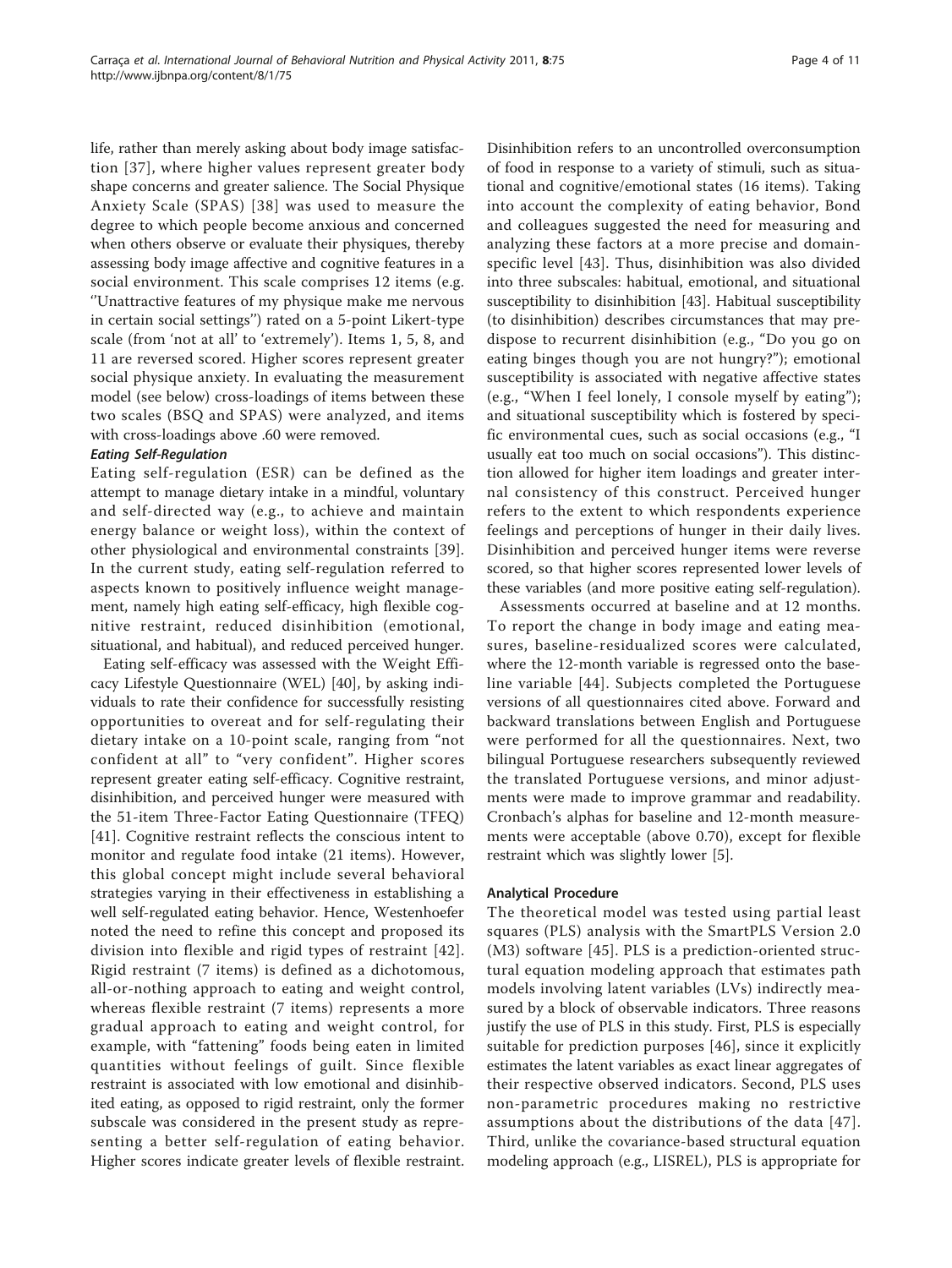use with small sample sizes [[48](#page-9-0)], due to the partial nature of the estimation procedure.

The PLS model was analyzed in two stages. In the first stage, the measurement model was tested. Item reliability was assessed by checking the loadings of the items on their respective latent variables. Items that were statistically significant and had loadings greater than .40 were retained [[49](#page-10-0)]. The internal consistency of each scale was assessed by examining their composite reliability (CR). A CR of .70 or higher represents acceptable internal consistency [[50\]](#page-10-0). Convergent and discriminant validity were assessed by examining the average variance extracted (AVE). Convergent validity exists when the latent variable explains on average 50% or more of the variance in its indicators, that is, when the AVE is at least .50 [\[50](#page-10-0)]. Discriminant validity is satisfied when the AVE for a latent variable is greater than its squared bivariate correlation with any other latent variable [\[50](#page-10-0)].

In the second stage, the structural model was tested. Three higher-order latent variables were defined. Investment BI was specified as a second-order variable with body shape concerns and social physique anxiety as its lower-order latent indicators; disinhibition was specified as a second-order variable with habitual, emotional, and situational susceptibility to disinhibition as its lowerorder latent indicators; and eating self-regulation was specified as a third-order variable with flexible restraint, disinhibition, perceived hunger, and eating self-efficacy as its lower-order latent indicators. All latent variables were specified as reflective. The standardized path coefficients between latent variables  $(\beta)$  and the variance explained in the endogenous variables  $({\mathbb R}^2)$  were examined. Structural paths were retained if they were statistically significant. Where there were significant intervening paths connecting distal variables, tests of mediation were conducted using the bootstrapping procedures incorporated in SmartPLS. When examining mediating effects, past work has shown the bootstrapping approach to be superior to the alternative methods of testing mediation, such as the Sobel test, with respect to power and Type I and II error rates [[51\]](#page-10-0). Baron and Kenny's [[52](#page-10-0)] formal steps for testing mediation were also followed. Full mediation is present when the indirect effect is significant, and there is a direct effect in the absence of the intervening variable (C path) that becomes non-significant in its presence (C' path). Partial mediation is present when the C' path is reduced but remains significant [[53](#page-10-0)]. In addition, the ratio of the indirect effects to the direct effects was calculated to express the strength of the mediation effects [[54](#page-10-0)].

As mentioned earlier, PLS does not make data distribution assumptions, thus parametric tests for the significance of the estimates are not available. Instead, SmartPLS employs a bootstrapping procedure to assess the significance of the parameter estimates. In the present analyses

5000 bootstrap samples with replacement were requested. SmartPLS does not provide significance tests for the  $R^2$ values for dependent latent variables. Therefore, the effect sizes of the  $R^2$  values (Cohen's  $f^2$ ) were calculated. Effect sizes of .02, .15, and .35 are considered small, medium, and large, respectively [[44](#page-9-0)].

# **Results**

The central focus of this study was to test a three-level model by which a behavioral weight control intervention, encompassing a body image component, produced effects on eating self-regulation. The main effects of the intervention on weight and key psychosocial variables are described elsewhere [\[55](#page-10-0)]. In brief, at the end of the intervention (12 months), average weight loss was higher in the intervention group (-7.3  $\pm$  5.9%) than in the control group (-1.7  $\pm$  5.0%), and so was the percentage of participants losing more than the accepted success criteria of 5 and 10% of initial weight ( $ps < .001$ , for all comparisons). In addition, the body image and eating self-regulation variables included in the present model changed in the expected direction within the intervention group ( $ps < .001$ ). Evaluative body image was enhanced, body image investment decreased, and eating self-regulation variables improved showing large effect sizes; significant between-group differences favoring the intervention were observed [\[55](#page-10-0)].

#### Measurement Model

Initial PLS analysis showed that some observed indicators had low factor loadings (<.40) and some first-order latent variables presented AVEs below acceptable levels (.27 to .40). Therefore, the indicators with the lowest loadings were eliminated and the model re-estimated until acceptable AVEs were obtained. Figure [1](#page-5-0) displays the lowerand higher-order LV's and the bootstrap estimates for the respective factor loadings. Table [1](#page-5-0) shows the CRs, AVEs, and correlations among the latent variables. CRs for all scales were greater than .70 and AVEs .50 or larger. Moreover, AVEs for each latent variable were greater than the squared bivariate correlations with all the other latent variables, with the exception of the associations between lower-order variables and their respective higher-order LV, as expected. All correlations were significant ( $p < .05$ ) and in the expected direction. Taken together, these findings suggest that the measurement model had acceptable internal consistency, convergent validity, and discriminant validity.

#### Structural Model

The model explained between 18% and 44% of the variance in the dependent variables. Effect sizes were medium for the change in evaluative and investment body image ( $f^2$  = .22 and .32, respectively), while large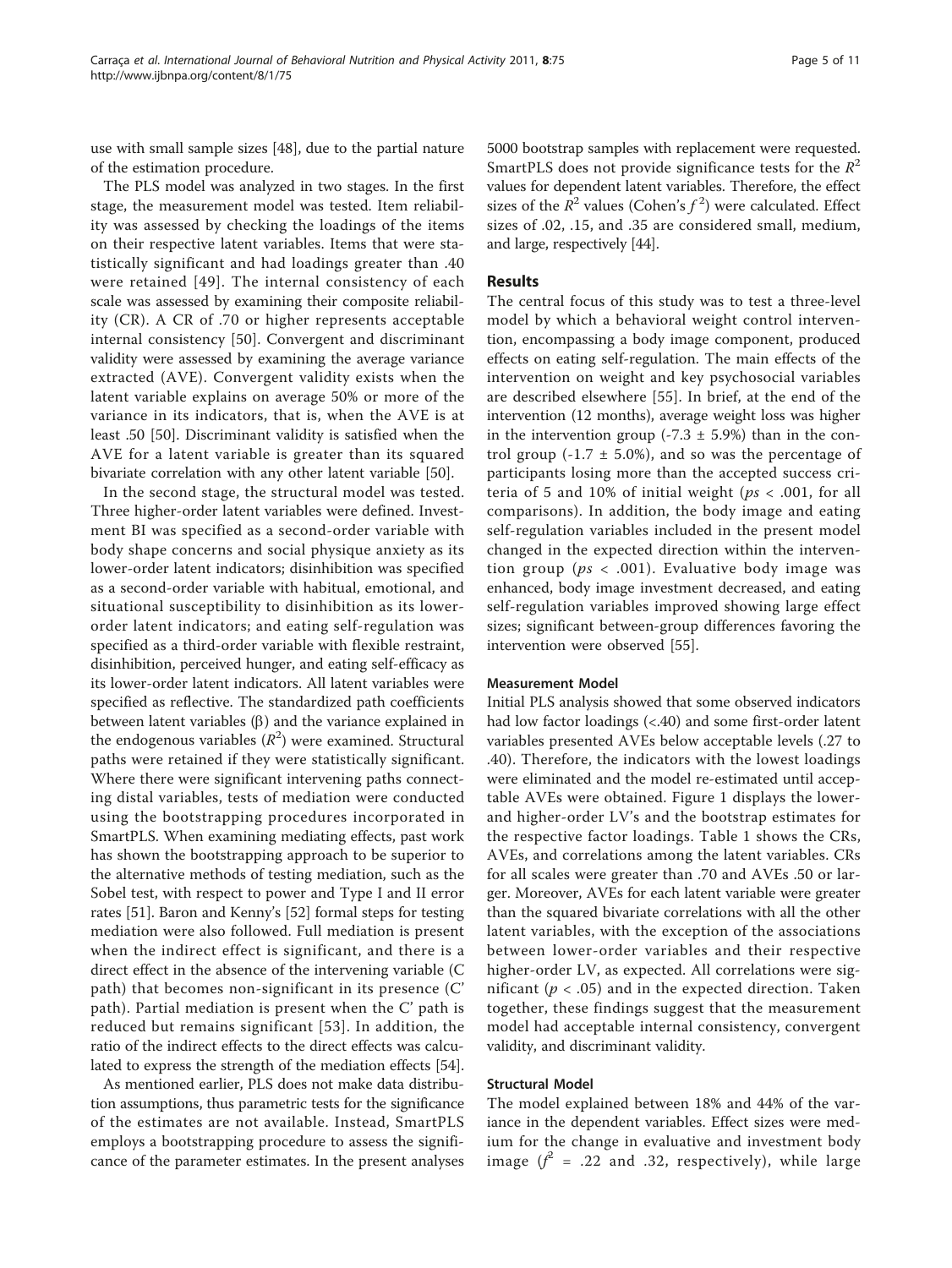<span id="page-5-0"></span>

amounts of variance were explained for eating self-regulation ( $f^2$  = .79). Figure 1 shows the PLS bootstrap estimates for the structural paths, and the variance accounted for in the dependent variables  $(R^2)$ .

Treatment positively predicted the change in body image investment and evaluative body dissatisfaction. Although both components improved significantly, treatment effects on the investment component were stronger (effect size .32 vs. .22). In turn, the positive

changes in body image components resulted in an increase in eating self-regulation. Given the observed path coefficients, the effects of body image investment on eating self-regulation appear to be greater than the effects of evaluative body image (paths:  $-.59$ ,  $p < .001$  vs.  $-.16$ ,  $p < .05$ ). In the face of these results and to further support the greater relative strength of investment over evaluative body image effects on eating behavior, the model was re-examined before and after the inclusion of

| Table 1 Composite reliability (CR), average variance extracted (AVE) and correlations among factors in the |  |
|------------------------------------------------------------------------------------------------------------|--|
| measurement model                                                                                          |  |

| <b>Correlations</b>        |           |            |                  |                |       |           |           |     |     |     |     |     |     |     |     |
|----------------------------|-----------|------------|------------------|----------------|-------|-----------|-----------|-----|-----|-----|-----|-----|-----|-----|-----|
| <b>Factor</b>              | <b>CR</b> | <b>AVE</b> |                  | $\overline{2}$ | 3     | 4         | 5         | 6   | 7   | 8   | 9   | 10  | 11  | 12  | 13  |
| 1. Treatment (I vs C)      |           |            |                  |                |       |           |           |     |     |     |     |     |     |     |     |
| 2. Investment BI           | .95       | .91        | $-48$            | .95            |       |           |           |     |     |     |     |     |     |     |     |
| 3. Social Physique Anxiety | .87       | .52        | $-46$            | .83            | .72   |           |           |     |     |     |     |     |     |     |     |
| 4. Body Concerns           | .95       | .51        | $-45$            | .98            | .71   | .71       |           |     |     |     |     |     |     |     |     |
| 5. Evaluative BI           |           |            | $-41$            | .36            | .37   | .32       |           |     |     |     |     |     |     |     |     |
| 6. Eating Self-Regulation  | .94       | .75        | .41              | -.65           | $-58$ | $-62$     | $-37$     | .86 |     |     |     |     |     |     |     |
| 7. Flexible Restraint      | .76       | .51        | .29              | $-46$          | $-36$ | $-46$     | $-31$     | .57 | .71 |     |     |     |     |     |     |
| 8. Eating Self-Efficacy    | .94       | .53        | .39              | $-61$          | $-56$ | $-57$     | $-37$     | .97 | .46 | .73 |     |     |     |     |     |
| 9. Perceived Hunger        | .77       | .53        | .29              | $-44$          | $-32$ | $-45^{b}$ | $-18^a$   | .68 | .45 | .54 | .73 |     |     |     |     |
| 10. Disinhibition          | .83       | .79        | .33              | $-57$          | $-51$ | $-55$     | $-26$     | .78 | .39 | .65 | .57 | .89 |     |     |     |
| 11. Habitual Disin.        | .80       | .67        | .23 <sup>b</sup> | $-48$          | $-43$ | $-45$     | $-21^{b}$ | .49 | .36 | .42 | .35 | .72 | .82 |     |     |
| 12. Emotional Disin.       | .82       | .60        | $22^{\rm b}$     | $-40$          | $-36$ | $-38$     | $-.20a$   | .59 | .22 | .49 | .33 | .82 | .43 | .77 |     |
| 13. Situational Disin.     | .79       | .56        | .33              | $-51$          | $-45$ | $-49$     | $-22^{b}$ | .75 | .38 | .62 | .66 | .83 | .45 | .49 | .75 |

Note. N = 170. CR is composite reliability; AVE is average variance extracted; diagonal entries in bold are the square root of AVE; other values are correlation coefficients. Variables in italic are higher-order variables. <sup>a</sup> Correlations significant at  $p < .05$ ; <sup>b</sup> Correlations significant at  $p < .01$ ; All remaining correlations were significant at  $p < .001$ .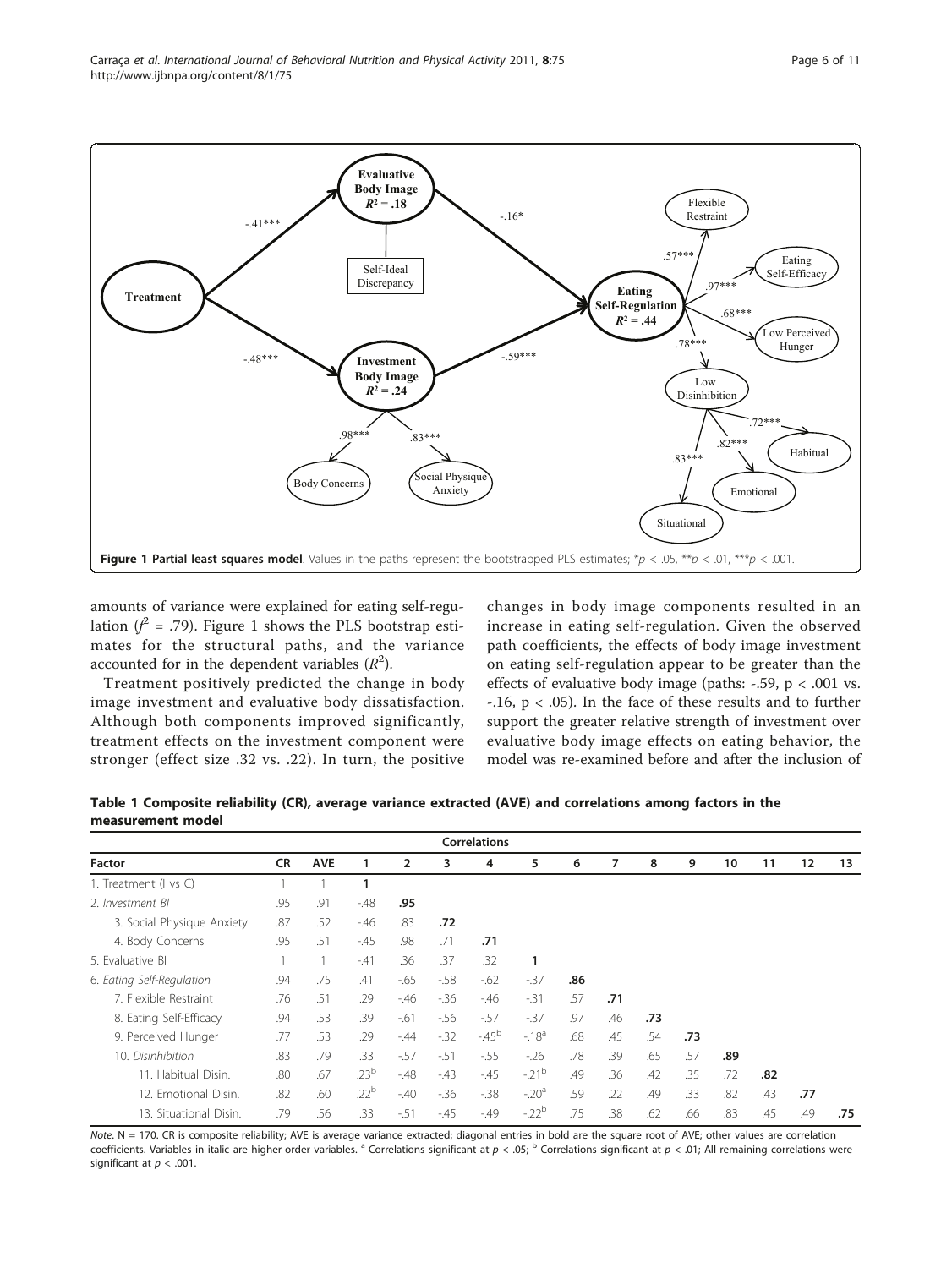investment body image change. SmartPLS uses a blockwise estimation procedure, with only one part of the model being estimated at each time, which permitted the use of this additional analysis [\[48\]](#page-9-0). Results showed a substantial increase in variance explained in eating selfregulation (from an  $R^2$  of .14 to .44) and a large effect size for change ( $f^2 = 0.54$ ), further supporting a greater relative strength of investment over evaluative body image.

Table 2 shows the significant indirect effects between distal independent and dependent variables, and the resultant tests of mediation. Treatment had a significant indirect effect on eating self-regulation, which was fully mediated by the change in body image investment (effect ratio .68) and partially mediated by the change in evaluative body image (effect ratio .22). Results suggest that treatment effects on eating self-regulation occur especially through change in body image investment, given that the indirect effect via this dimension was greater than the one via evaluative body image (path coefficients: .28 vs .09).

To further explore the (mediating) role of body image change, secondary and more specific tests of mediation were conducted, considering each eating behavior as a separate outcome (see Table 2). Treatment had significant indirect effects on all measures of eating behavior (flexible restraint, eating self-efficacy, disinhibition, and perceived hunger). The change in investment body image fully mediated the effects of treatment on each one of these variables; the effect ratios were all large (.63 - .79). In addition, the positive change in body dissatisfaction partially mediated the path between treatment and eating self-efficacy (medium  $f^2$  .25).

# **Discussion**

Body image problems are highly prevalent in overweight and obese people seeking treatment [\[56](#page-10-0)] and are consistently associated with poorer weight outcomes and increased chances of relapse [e.g., [\[6,8](#page-9-0),[11\]](#page-9-0)]. In addition, poor body image has been consistently related to the adoption of maladaptive eating behaviors [e.g.,[\[16](#page-9-0),[17\]](#page-9-0)], likely to undermine successful weight management. Thus, the advantage of tackling body image concerns in obesity treatment remains unquestioned. This study showed that body image improved during the intervention, confirming that behavioral weight loss programs, particularly those which include a body image module, can be an effective way of improving body image [[25,](#page-9-0)[57](#page-10-0)]. The present results extend previous findings by distinguishing evaluative and investment body image dimensions, showing that both can be enhanced, and that they differentially mediate the effects of a weight loss intervention on the (successful) regulation of eating behavior.

The conceptualized paths within the structural model were generally supported by the study's findings, accounting for a substantial portion of the variance in investment body image and eating-self-regulation. The study predictions were also generally supported. Specifically, results showed that the intervention led to positive changes in body image which in turn resulted in the improvement of eating self-regulation. In addition, results revealed that relative to evaluative body image, the change in body image investment was more strongly related to the changes in eating behavior. Finally, results showed that both body image dimensions mediated the significant effects of treatment on eating self-regulation. Overall, body image change appears to be a valid mechanism through which the regulation of eating behavior can be improved in behavioral weight management interventions, at least in women.

Results showed that this study's intervention led to improvements in both dimensions of body image, increasing body satisfaction, and decreasing dysfunctional investment in appearance. These findings lend support to previous suggestions by Rosen and colleagues

| Table 2 Significant indirect effects and tests of mediation in the structural model |  |  |  |
|-------------------------------------------------------------------------------------|--|--|--|
|-------------------------------------------------------------------------------------|--|--|--|

| Relationship     |                        |                      | Indirect effect <sup>a</sup><br>(ab path) | <b>Total effect</b><br>(C path) | Direct effect b<br>$(C'$ path) | <b>Effect ratio</b> |  |
|------------------|------------------------|----------------------|-------------------------------------------|---------------------------------|--------------------------------|---------------------|--|
| From             | To                     | Intervening variable |                                           |                                 |                                |                     |  |
| <b>Treatment</b> | Eating self-regulation | <b>Investment BI</b> | $.28***$                                  | $.41***$                        | .13                            | .68                 |  |
| <b>Treatment</b> | Eating self-regulation | <b>Evaluative BI</b> | $.09***$                                  | $.41***$                        | $.32***$                       | .22                 |  |
| Treatment        | Flexible Restraint     | Investment BI        | $.21***$                                  | $.30***$                        | .08                            | .70                 |  |
| Treatment        | Eating self-efficacy   | Investment BI        | $.27***$                                  | $.39***$                        | .13                            | .69                 |  |
| Treatment        | Eating self-efficacy   | <b>Fvaluative BL</b> | $.10***$                                  | $.40***$                        | $.30***$                       | .25                 |  |
| Treatment        | <b>Disinhibition</b>   | Investment BI        | $.26***$                                  | .33***                          | .06                            | .79                 |  |
| Treatment        | Perceived hunger       | Investment BI        | $.19***$                                  | $.30***$                        | .10                            | .63                 |  |

Note. N = 170. BI: Body Image. All values represent the bootstrapped PLS estimates. <sup>a</sup> Whenever there is more than one intervening variable for each IV->DV path, the total indirect effect results from the sum of the indirect effect through each intervening variable.  $b$  Direct effect controlling for the mediator.  $\ast$   $p$  < .05, \*\* $p < .01,$  \*\*\* $p < .001$ .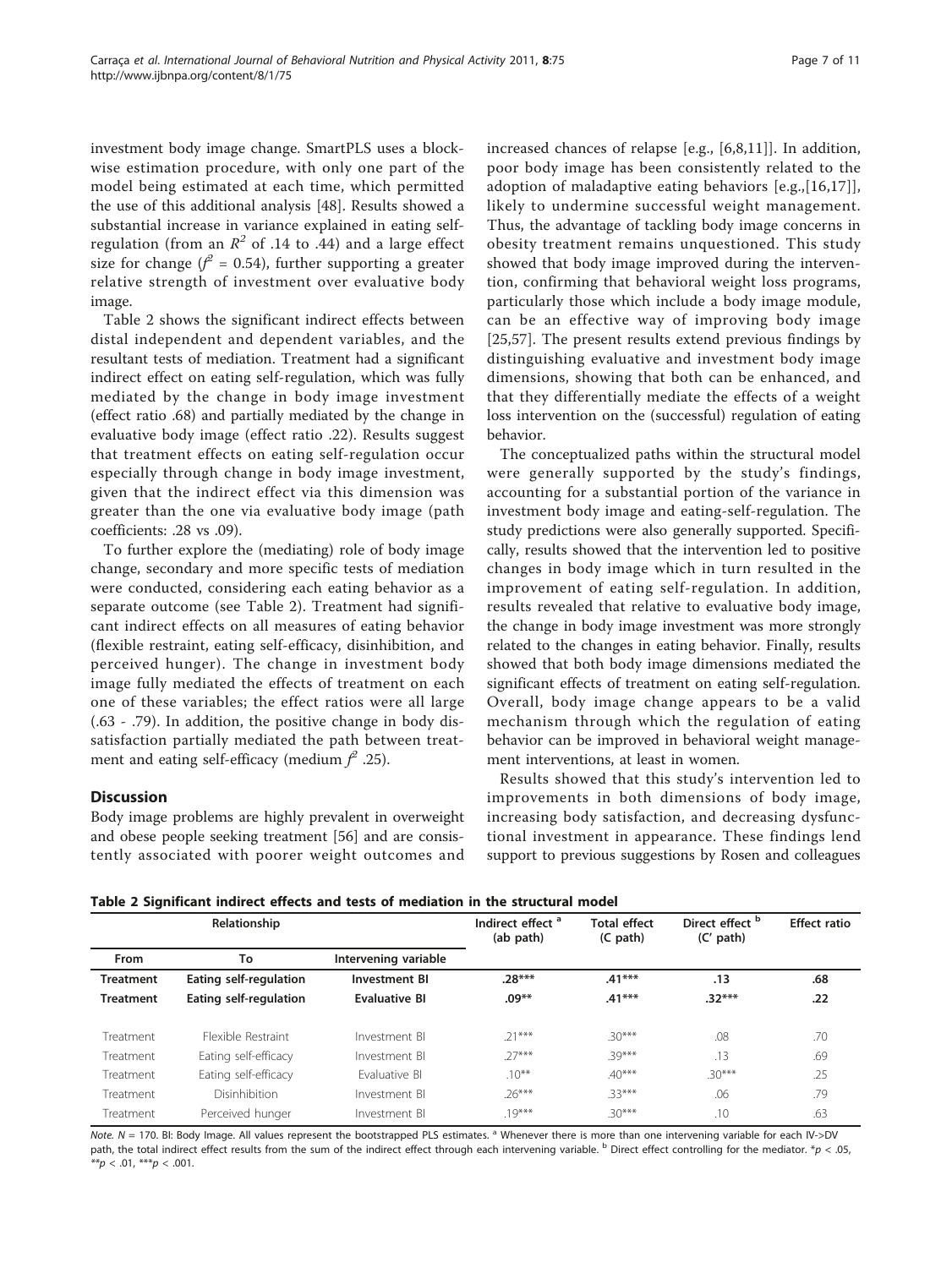[[57,58\]](#page-10-0) recommending the inclusion of body imagerelated contents in weight management interventions. Although we must acknowledge that some improvement in body image might have been experienced due to weight reduction per se, the rationale for adding a body image component to the intervention is that it will enable participants "to exercise their new self-image more effectively and to unlearn body image habits that do not give way to weight loss" [[[59\]](#page-10-0); pp.436]. In addition, prior research suggested that body image enhancement could also facilitate the use of psychological resources, resulting in better adherence to the weight management tasks [[60](#page-10-0),[61](#page-10-0)].

Change in both body image dimensions resulted in positive changes in eating self-regulation. Nevertheless, the present findings provide empirical support to the contention that reducing the levels of concern with body image (i.e., the investment in appearance) rather than body dissatisfaction is more strongly related to the successful adaptation of eating behavior. Besides the larger effect of investment change on eating regulation compared to the effect of evaluative body image, we observed a substantial increase in the variance explained in eating self-regulation (and a large  $f^2$  for the change) after the inclusion of investment body image in the model. Previous research has shown that investment body image has more adverse consequences than evaluative body image to one's psychosocial functioning, and that dysfunctional investment in appearance is more associated with disturbed eating attitudes and behaviors than body dissatisfaction [[21](#page-9-0),[23\]](#page-9-0). Explanation for these findings has been proposed to partially derive from a nuclear facet of body image investment, appearance-related self-schemas. These cognitive structures "reflect one's core, affectladen assumptions or beliefs about the importance and influence of one's appearance in life, including the centrality of appearance to one's sense of self" [[[62\]](#page-10-0); pp.42]. Appearance self-schemas derive from one's personal and social experiences and are activated by and used to process self-relevant events and cues [[62](#page-10-0),[63\]](#page-10-0). According to Cash's cognitive-behavioral perspective [\[62](#page-10-0)], the resultant body image thoughts and emotions, in turn, prompt adjustive, self-regulatory actions (i.e., coping efforts), such as the adoption of dysfunctional eating behaviors [[21](#page-9-0)[,64](#page-10-0)]. In addition, Schwartz and Brownell [[61](#page-10-0)] argued that body image distress could form a barrier to emotion regulation that, for both biological and psychological reasons, could result in increased (and unhealthy) eating. The present intervention significantly reduced participants' investment in appearance and its salience to their lives. Thus, it is possible that an increase in the acceptance of body image experiences and the deconstruction of held beliefs and interpretations about the importance of appearance to the self resulted in reduced appearance schemas' activation. In turn, this might have led to improvements in the regulation of associated thoughts and emotions, leading to the adoption of healthier and more adaptive self-regulatory activities [\[21](#page-9-0)].

In the present study, the effects of treatment on eating self-regulation were mediated by changes in both body image dimensions. To further explore these findings, more specific analyses of mediation were conducted considering each lower-order component of eating selfregulation as a separate outcome. Results suggested that the change in investment body image influenced all eating self-regulation variables, whereas the change in evaluative body image only mediated the improvement in eating self-efficacy. This finding could help explain why evaluative body image showed smaller effects in general; it mainly affected one of the four components of eating self-regulation used in this study. This finding is not surprising. Body dissatisfaction was assessed with a selfideal discrepancy index which reflects change in current body size (through weight reduction) and/or change in ideal body size, for instance, by increasing acceptance of larger ideal body sizes [\[60,65\]](#page-10-0). In the face of more realistic and achievable ideal body sizes, individuals should feel more confident in making a compensatory aesthetic difference by losing some weight, namely via changes in eating behavior. In fact, prior research has suggested an association between seeing one's body as closer to the societal norm and self-efficacy for making healthy changes [c.f., [[61\]](#page-10-0)]. In addition, Valutis et al. [[66\]](#page-10-0) found that large body size discrepancies were related to disengaged coping efforts (i.e., reduced mental and behavioral energy put into change) due to low weight and eatingrelated self-efficacy. On the other hand, body image investment is related to the salience of appearance to one's life and sense of self [[21](#page-9-0)] and is associated with negative affect [c.f., [\[17](#page-9-0),[62\]](#page-10-0)] which makes it more likely to result in increased emotional eating, disinhibition and perceived hunger, and in the adoption of a rigid approach to eating.

The use of mediation analysis is a methodological strength of the present study. Mediation analysis is particularly well-suited to identify the possible mechanisms through which interventions achieve their effects, allowing the development of more parsimonious and effective interventions by emphasizing more important components and eliminating others [\[67](#page-10-0)]. Improving overweight and obesity interventions remains a critical challenge [[68](#page-10-0)] and the present study represents one more step in this direction. This study was the first to explore body image as a mediator of eating self-regulation during weight control and to analyze the distinct effects of evaluative and investment body image components. The present findings are informative for professionals when designing future interventions, reinforcing the advantage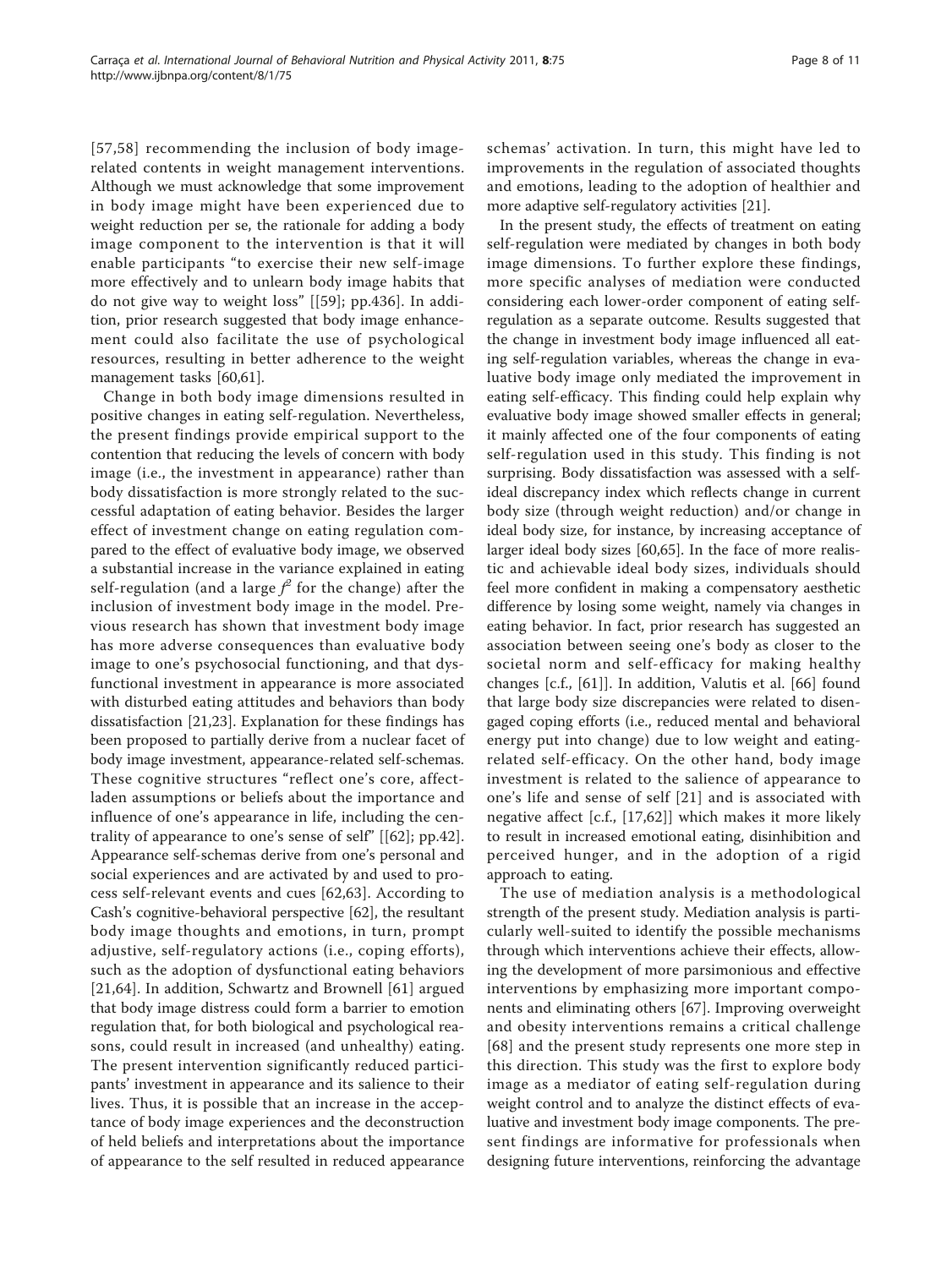<span id="page-8-0"></span>of including a body image component within weight management treatments. Our results further suggest that within this intervention module, the strategies used to target body image investment should be emphasized to more effectively improve the regulation of eating behavior, and in turn more successfully manage body weight. This could be achieved by actively deconstructing and defying held beliefs and predefined concepts about the centrality of appearance to one's life and sense of self, mindfully accepting and neutralizing negative body image emotions, identifying problematic thoughts and self-defeating behavior patterns, and replacing them with healthier thoughts and behaviors [[69](#page-10-0)]. This study was also the first to investigate eating self-regulation as a global, higher-order construct, represented by several variables previously identified as predictors of a successful eating/weight regulation (i.e., flexible cognitive restraint, eating self-efficacy, low disinhibition, and low perceived hunger) within overweight individuals [\[5,7](#page-9-0)]. Investigating specific mechanisms responsible for the successful regulation of eating behavior (e.g., increases in flexible cognitive restraint) is relevant as it will allow other weight loss interventions to focus on variables and components that are capable of effectively targeting behaviors already identified as predictors of successful weight management [[5\]](#page-9-0). Future studies might find it important to continue to investigate this higher-order construct as a relevant outcome in weight loss interventions. This notwithstanding, the identification of other variables which may mediate the effects of treatment on eating self-regulation, for instance, related to physical activity [[70](#page-10-0)], should be pursued.

Four limitations of the present study are noteworthy. First, although this was a longitudinal study and we did measure change in the variables of interest, changes in body image and eating measures occurred during the same period. Thus, we cannot exclude the possibility of alternative causal relations between these variables. It is possible that the change in eating self-regulation led to positive changes in body image, or that these variables reciprocally influence each other. However, based on the existing literature suggesting that poor body image is a precursor of dysfunctional eating behaviors [[15,16](#page-9-0),[19](#page-9-0)], we hypothesized that it was the change in body image that resulted in positive changes in eating self-regulation. Second, the psychometric instruments used herein to measure investment body image were only able to capture some facets of this construct - over-preoccupation with body image and appearance and its behavioral consequences thus failing to capture another core facet of body image investment, the appearance-related self-schemas. Future studies should include more comprehensive measures that are able to capture these additional facets of body image investment. Third, the format of the instrument used to

assess evaluative body image has some inherent limitations. The Figure Rating Scale is a unidimensional and undifferentiated measure of body dissatisfaction that differs considerably from all other body image measures in format. By contrast, body image investment was assessed with more sophisticated and multidimensional instruments. This could account for the lesser role of the evaluative component in our model. Future studies should use multi-item questionnaire-type measures to assess evaluative body image. Finally, the generalizability of the findings in this study may be limited to overweight and obese women seeking treatment, a population that is particularly prone to body image disturbances, weight preoccupation, and dysfunctional eating patterns [\[7](#page-9-0),[56,71\]](#page-10-0). The effect of body image enhancement on eating self-regulation in other populations remains unknown.

# Conclusion

Results showed that both evaluative and investment body image are relevant for improving eating self-regulation during obesity treatment in women, and suggested that the investment component might be more critical. Professionals would do well to consider these findings when designing and implementing new interventions.

#### Acknowledgements

This study was partially funded by the Portuguese Science and Technology Foundation (FCT-POCI/DES/57705/2004 and SFRH/BD/40937/2007 attributed to Eliana V. Carraça) and the Calouste Gulbenkian Foundation (grant number 65565/2004). The investigators are also grateful to the Oeiras City Council, Nestlé Portugal, and IBESA for their additional financial support. We also wish to thank all women who participated in the trial for their commitment to this research project.

#### Author details

<sup>1</sup> Faculty of Human Kinetics, Technical University of Lisbon, Estrada da Costa 1495-688, Cruz Quebrada, Portugal. <sup>2</sup>School of Sport, Health and Exercise Sciences, Bangor University, George Building, Holyhead road, Bangor, Gwynedd, UK.

#### Authors' contributions

EVC, PJT, and DM conceived the study. EVC performed the statistical analysis, participated in the intervention and data collection, and drafted the manuscript. MNS led the implementation team and actively participated in the intervention's implementation and data collection. PNV and CSM actively participated in the intervention's implementation and in data collection. DM provided additional statistical advisement. PJT is a principal investigator of the trial and participated in drafting the final version of the manuscript. LBS is a principal investigator in the research trial. All authors read and approved the final manuscript.

#### Competing interests

The authors declare that they have no competing interests.

Received: 14 October 2010 Accepted: 18 July 2011 Published: 18 July 2011

#### References

1. Flegal KM, Carroll MD, Odgen CL, Curtin LR: [Prevalence and trends in](http://www.ncbi.nlm.nih.gov/pubmed/20071471?dopt=Abstract) [obesity among US adults, 1999-2008.](http://www.ncbi.nlm.nih.gov/pubmed/20071471?dopt=Abstract) Journal of The American Medical Association 2010, 303:235-241.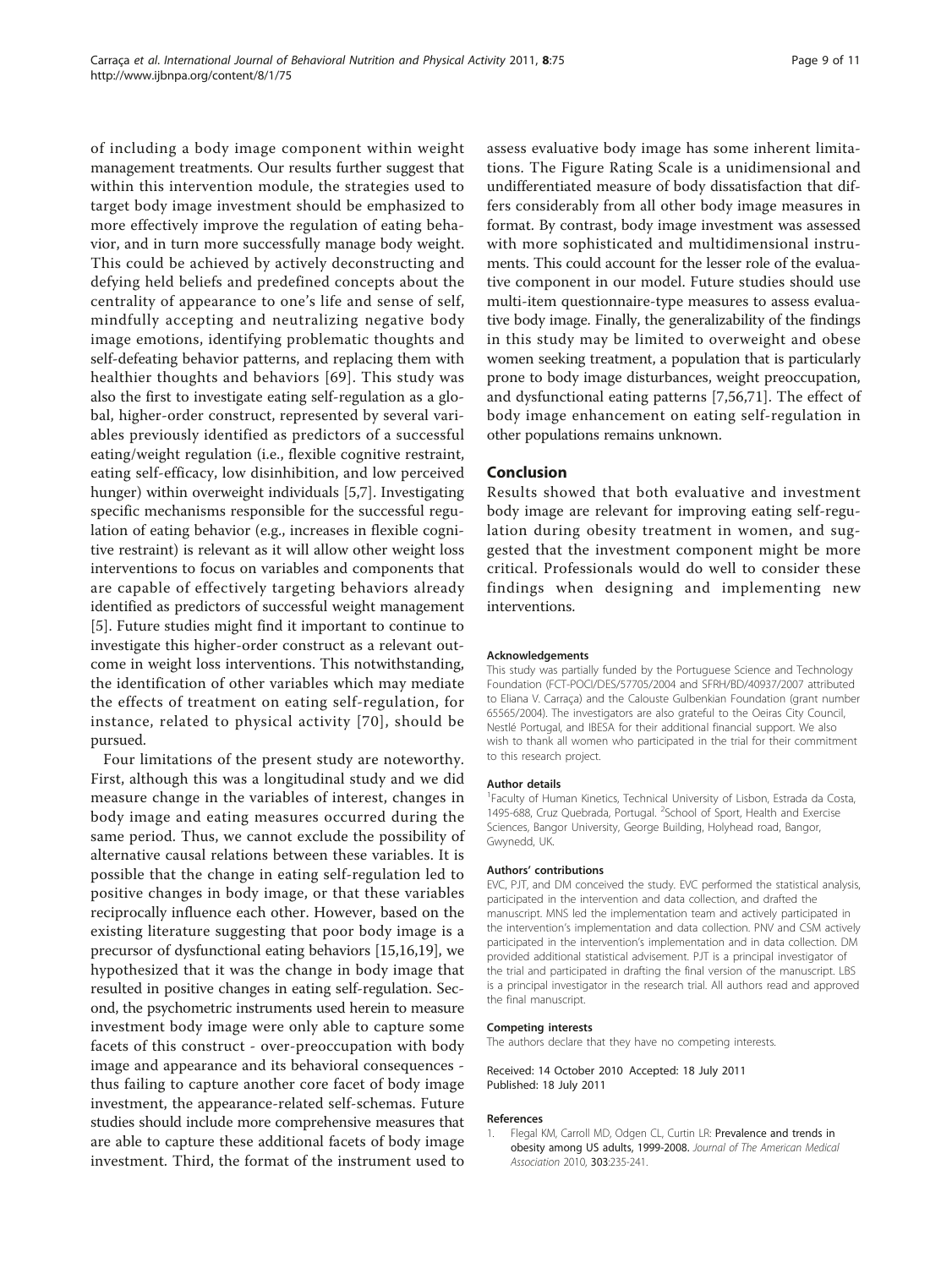- <span id="page-9-0"></span>2. do Carmo I, Dos Santos O, Camolas J, Vieira J, Carreira M, Medina L, Reis L, Myatt J, Galvao-Teles A: [Overweight and obesity in Portugal: national](http://www.ncbi.nlm.nih.gov/pubmed/18034792?dopt=Abstract) [prevalence in 2003-2005.](http://www.ncbi.nlm.nih.gov/pubmed/18034792?dopt=Abstract) Obesity Reviews 2008, 9:11-19.
- World Health Organization: Obesity: Preventing and managing the global epidemic. WHO Technical Support Series No 894 Geneva: World Health Organization; 2000.
- 4. Franz MJ, Van Wormer JJ, Crain AL, Boucher JL, Histon T, Caplan W, Bowman JD, Pronk NP: [Weight loss outcomes: A systematic review and](http://www.ncbi.nlm.nih.gov/pubmed/17904936?dopt=Abstract) [meta-analysis of weight loss clinical trials with a minimum 1-year follow](http://www.ncbi.nlm.nih.gov/pubmed/17904936?dopt=Abstract)[up.](http://www.ncbi.nlm.nih.gov/pubmed/17904936?dopt=Abstract) Journal of The American Dietetic Association 2007, 107:1755-1767.
- 5. Teixeira PJ, Silva MN, Coutinho SR, Palmeira AL, Mata J, Vieira PN, Carraca EV, Santos TC, Sardinha LB: Mediators of Weight Loss and Weight Loss Maintenance in Middle-aged Women. Obesity (Silver Spring) 2010, 18:725-735.
- 6. Teixeira PJ, Going SB, Houtkooper LB, Cussler EC, Metcalfe LL, Blew RM, Sardinha LB, Lohman TG: Exercise motivation, eating, and body image variables as predictors of weight control. Medicine and Sciences in Sports and Exercise 2006, 38:179-188.
- 7. Foster GD, Wadden TA, Swain RM, Stunkard AJ, Platte P, Vogt RA: The Eating Inventory in obese women: clinical correlates and relationship to weight loss. International Journal of Obesity Related Metabolic Disorders 1998, 22:778-785.
- 8. Cooper Z, Fairburn CG, Hawker DM, (Eds): Cognitive-Behavioral Treatment of Obesity: A Clinician's Guide. New York: Guilford Press; 2003.
- 9. Sarwer DB, Wadden TA, Foster GD: Assessment of body image dissatisfaction in obese women: specificity, severity, and clinical significance. Journal of Consulting Clinical Psychology 1998, 66:651-654.
- 10. Schwartz MB, Brownell KD: Obesity and body image. In Body image: A handbook of theory, research, and clinical practice. Edited by: Cash TF, Pruzinsky T. New York: Guilford Press; 2002:201-209.
- 11. Teixeira PJ, Going SB, Houtkooper LB, Cussler EC, Metcalfe LL, Blew RM, Sardinha LB, Lohman TG: Pretreatment predictors of attrition and successful weight management in women. International Journal of Obesity Related Metabolic Disorders 2004, 28:1124-1133.
- 12. Cash TF, Pruzinsky T, (Eds): Body image: A handbook of theory, research, and clinical practice. New York: Guilford Press; 2002.
- 13. Thompson JK, Heinberg LJ, Altabe M, Tautleff-Dunn S: Exacting Beauty: Theory, Assessment, and treatment of body image disturbance Washington, D. C. American Psychological Association; 1999.
- 14. Cash TF, Deagle EA III: [The nature and extent of body image](http://www.ncbi.nlm.nih.gov/pubmed/9261648?dopt=Abstract) [disturbances in anorexia nervosa and bulimia nervosa: A meta-analysis.](http://www.ncbi.nlm.nih.gov/pubmed/9261648?dopt=Abstract) International Journal of Eating Disorders 1997, 22:107-125.
- 15. Thompson JK, Coovert MD, Richards KJ, Johnson S, Cattarin J: [Development of body image, eating disturbance, and general](http://www.ncbi.nlm.nih.gov/pubmed/8556018?dopt=Abstract) [psychological functioning in female adolescents: Covariance structure](http://www.ncbi.nlm.nih.gov/pubmed/8556018?dopt=Abstract) [modeling and longitudinal investigations.](http://www.ncbi.nlm.nih.gov/pubmed/8556018?dopt=Abstract) International Journal of Eating Disorders 1995, 18:221-236.
- 16. Pelletier LG, Dion SC: An examination of general and specific motivational mechanisms for the relations between body dissatisfaction and eating behaviors. Journal of Social and Clinical Psychology 2007, 26:303-333.
- 17. Stice E: [Risk and maintenance factors for eating pathology: a meta](http://www.ncbi.nlm.nih.gov/pubmed/12206196?dopt=Abstract)[analytic review.](http://www.ncbi.nlm.nih.gov/pubmed/12206196?dopt=Abstract) Psychol Bull 2002, 128:825-848.
- 18. Neumark-Sztainaer D, Paxton SJ, Hannan PJ, Haines H, Story M: [Does body](http://www.ncbi.nlm.nih.gov/pubmed/16857537?dopt=Abstract) [satisfaction matter? Five-year longitudinal associations between body](http://www.ncbi.nlm.nih.gov/pubmed/16857537?dopt=Abstract) [satisfaction and health behaviors in adolescent females and males.](http://www.ncbi.nlm.nih.gov/pubmed/16857537?dopt=Abstract) Journal of Adolescent Health 2006, 39:244-251.
- 19. Stice E: [A prospective test of the dual-pathway model of bumilic](http://www.ncbi.nlm.nih.gov/pubmed/11261386?dopt=Abstract) [pathology: Mediating effects of dieting and negative affect.](http://www.ncbi.nlm.nih.gov/pubmed/11261386?dopt=Abstract) Journal of Abnormal Psychology 2001, 110:124-135.
- 20. Striegel-Moore RH, Franko DL: Body image issues among girls and women. In Body Image: A Hanbook of Theory, Research, and Clinical Practice. Edited by: Cash TF, Pruzinsky T. New York: Guilford Press; 2002:183-191.
- 21. Cash TF, Melnyk SE, Hrabosky JI: [The assessment of body image](http://www.ncbi.nlm.nih.gov/pubmed/15048946?dopt=Abstract) [investment: an extensive revision of the appearance schemas inventory.](http://www.ncbi.nlm.nih.gov/pubmed/15048946?dopt=Abstract) Int J Eat Disord 2004, 35:305-316.
- 22. Cash TF: [Body image attitudes: Evaluation, investment, and affect.](http://www.ncbi.nlm.nih.gov/pubmed/7936939?dopt=Abstract) Perceptual and Motor Skills 1994, 78:1168-1170.
- 23. Cash TF, Phillips KA, Santos MT, Hrabosky JI: Measuring "[negative body](http://www.ncbi.nlm.nih.gov/pubmed/17075607?dopt=Abstract) [image": validation of the Body Image Disturbance Questionnaire in a](http://www.ncbi.nlm.nih.gov/pubmed/17075607?dopt=Abstract) [nonclinical population.](http://www.ncbi.nlm.nih.gov/pubmed/17075607?dopt=Abstract) Body Image 2004, 1:363-372.
- 24. Bruch H: [Perceptual and conceptual disturbances in anorexia nervosa.](http://www.ncbi.nlm.nih.gov/pubmed/13873828?dopt=Abstract) Psychosomatic Medicine 1962, 24:187-194.
- 25. Dalle Grave R, Cuzzolaro M, Calugi S, Tomasi F, Temperilli F, Marchesini G: The effect of obesity management on body image in patients seeking treatment at medical centers. Obesity (Silver Spring) 2007, 15:2320-2327.
- 26. Foster GD, Wadden TA, Vogt RA: [Body image in obese women before,](http://www.ncbi.nlm.nih.gov/pubmed/9152700?dopt=Abstract) [during, and after weight loss treatment.](http://www.ncbi.nlm.nih.gov/pubmed/9152700?dopt=Abstract) Health Psychology 1997, 16:226-229.
- 27. Ryan RM, Deci EL: [Self-determination theory and the facilitation of](http://www.ncbi.nlm.nih.gov/pubmed/11392867?dopt=Abstract) [intrinsic motivation, social development, and well-being.](http://www.ncbi.nlm.nih.gov/pubmed/11392867?dopt=Abstract) American Psychologist 2000, 55:68-78.
- 28. Deci EL, Ryan RM: Intrinsic Motivation and Self-Determination in Human Behavior New York: Plenum; 1985.
- 29. Silva MN, Vieira PN, Coutinho SR, Minderico CS, Matos MG, Sardinha LB, Teixeira PJ: [Using self-determination theory to promote physical activity](http://www.ncbi.nlm.nih.gov/pubmed/20012179?dopt=Abstract) [and weight control: a randomized control trial in women.](http://www.ncbi.nlm.nih.gov/pubmed/20012179?dopt=Abstract) Journal of Behavioral Medicine 2010, 33:110-122.
- 30. Silva MN, Markland D, Minderico CS, Vieira PN, Castro MM, Coutinho SR, Santos TC, Matos MG, Sardinha LB, Teixeira PJ: [A randomized controlled](http://www.ncbi.nlm.nih.gov/pubmed/18613959?dopt=Abstract) [trial to evaluate self-determination theory for exercise adherence and](http://www.ncbi.nlm.nih.gov/pubmed/18613959?dopt=Abstract) [weight control: rationale and intervention description.](http://www.ncbi.nlm.nih.gov/pubmed/18613959?dopt=Abstract) BMC Public Health 2008, 8:234-246.
- 31. Schafer JL, Graham JW: [Missing data: our view of the state of the art.](http://www.ncbi.nlm.nih.gov/pubmed/12090408?dopt=Abstract) Psychol Methods 2002, 7:147-177.
- 32. Graham JW: Missing data analysis: Making it work in the real world. Annual Review of Psychology 2008, 60:549-576.
- 33. Thompson JK: Assessing Body Image Disturbance: Measures, Methodology, and Implementation. In Body Image, Eating Disorders, and Obesity. Edited by: Thompson JK. Washington DC: American Psychiatric Association; 1996:49-82.
- 34. Stunkard AJ, Sorensen T, Schulsinger F: [Use of the Danish Adoption](http://www.ncbi.nlm.nih.gov/pubmed/6823524?dopt=Abstract) [Register for the study of obesity and thinness.](http://www.ncbi.nlm.nih.gov/pubmed/6823524?dopt=Abstract) Res Publ Assoc Res Nerv Ment Dis 1983, 60:115-120.
- 35. Cooper PJ, Taylor MJ, Cooper Z, Fairburn CG: The Development and Validation of the Body Shape Questionnaire. International Journal of Eating Disorders 1987, 6:485-494.
- 36. Rosen JC, Jones A, Ramirez E, Waxman S: [Body Shape Questionnaire:](http://www.ncbi.nlm.nih.gov/pubmed/8912044?dopt=Abstract) [studies of validity and reliability.](http://www.ncbi.nlm.nih.gov/pubmed/8912044?dopt=Abstract) Int J Eat Disord 1996, 20:315-319.
- 37. Mazzeo SE: Modification of an Existing Measure of Body Image Preoccupation and Its Relationship to Disordered Eating in Female College Students. Journal of Counseling Psychology 1999, 46:42-50.
- 38. Hart EA, Leary MR, Rejeski WJ: The Measurement of Social Physique Anxiety. Journal of Sport and exercise Psychology 1989, 11:94-104.
- 39. Herman CP, Polivy J: The self-regulation of eating: Theoretical and practical problems. In Handbook of self-regulation: Research, theory, and applications. Edited by: Baumeister RF, Vohs KD. New York: Guilford Press; 2004:492-508.
- 40. Clark MM, Abrams DB, Niaura RS, Eaton CA, Rossi JS: Self-efficacy in weight management. Journal of Consulting Clinical Psychology 1991, 59:739-744.
- 41. Stunkard A, Messick S: [The three-factor eating questionnaire to measure](http://www.ncbi.nlm.nih.gov/pubmed/3981480?dopt=Abstract) [dietary restraint, disinhibition and hunger.](http://www.ncbi.nlm.nih.gov/pubmed/3981480?dopt=Abstract) Journal of Psychosomatic Research 1985, 29:71-83.
- 42. Westenhoefer J: [Dietary restraint and disinhibition: is restraint a](http://www.ncbi.nlm.nih.gov/pubmed/2018403?dopt=Abstract) [homogeneous construct?](http://www.ncbi.nlm.nih.gov/pubmed/2018403?dopt=Abstract) Appetite 1991, 16:45-55.
- 43. Bond MJ, McDowell AJ, Wilkinson JY: The measurement of dietary restraint, disinhibition, and hunger: An examination of the factor structure of the Three Factor Eating Questionnaire (TFEQ). Int J Obes 2001, 25:900-906.
- 44. Cohen J: Statistical power analysis for the behavioral sciences. 2 edition. Hillsdale, NJ: Lawrence Earlbaum Associates; 1988.
- 45. Ringle CM, Wende S, Will A: SmartPLS 2.0 M3. Book SmartPLS 2.0 M3 (Editor ed.^eds.) City: Hamburg: University of Hamburg; 2005 [[http://www.smartpls.](http://www.smartpls.de) [de\]](http://www.smartpls.de).
- 46. Fornell C, Bookstein FL: Two Structural Equation Models: LISREL and PLS Applied to Consumer Exit-Voice Theory. Journal of Marketing Research 1982, 19:440-452.
- 47. Frank FR, Miller NB: A primer for soft modeling Akron, OH: University of Akron Press; 1992.
- 48. Chin WW: The partial least squares approach for structural equation modeling. In Modern methods for business research. Edited by: Marcoulides GA. Hillsdale, NJ: Lawrence Erlbaum Associates; 1998:295-336.